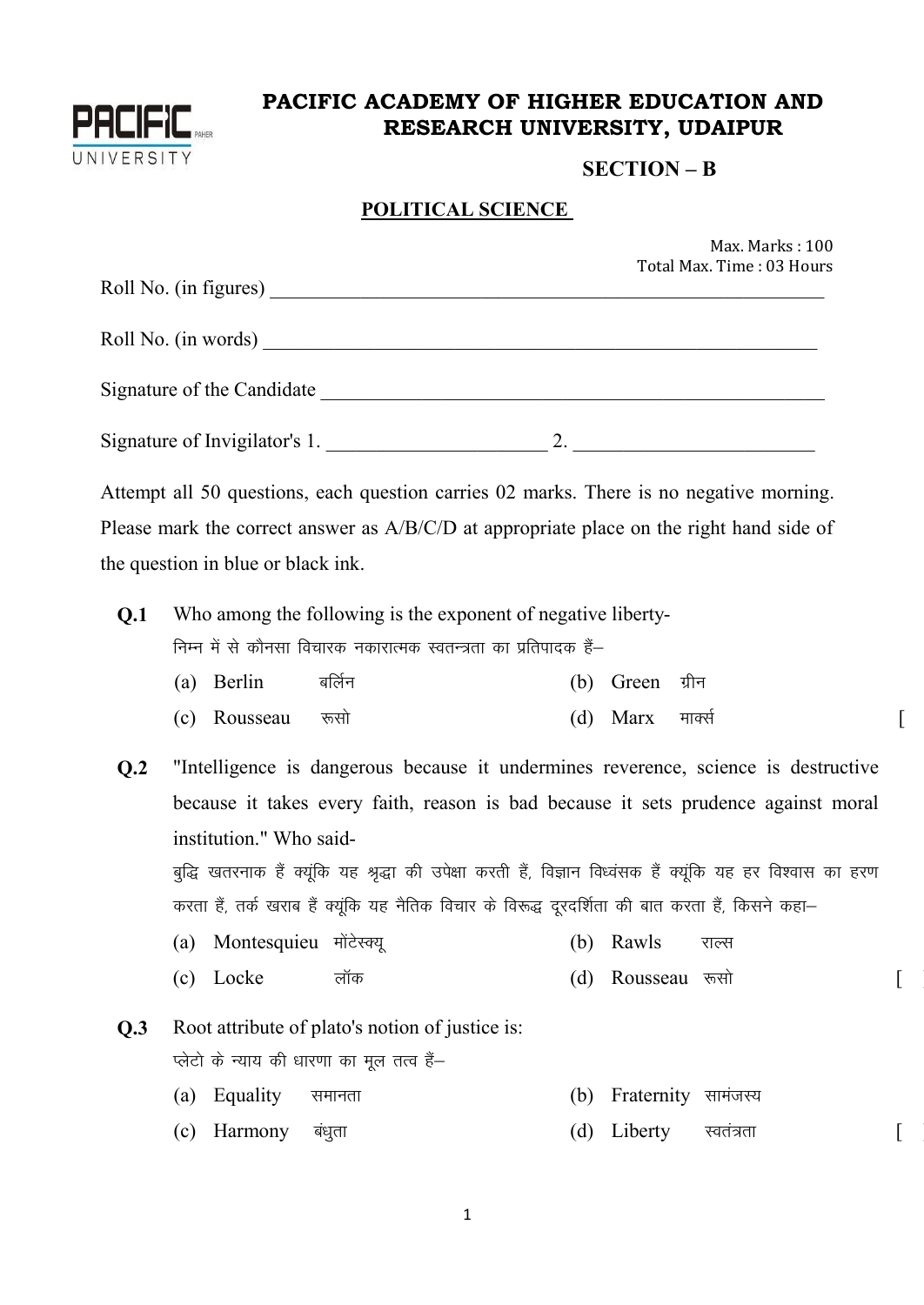| Q.4 | According to kotily system of social organization should be based on:<br>कोटिल्य के अनुसार सामाजिक संगठन किस व्यवस्था पर आधारित होनी चाहिए। |                             |                                                                                                              |     |                      |                           |  |  |
|-----|---------------------------------------------------------------------------------------------------------------------------------------------|-----------------------------|--------------------------------------------------------------------------------------------------------------|-----|----------------------|---------------------------|--|--|
|     | (a)                                                                                                                                         | Dharma vyavastha            |                                                                                                              | (b) |                      | Varnashram vyavastha      |  |  |
|     |                                                                                                                                             | धर्म व्यवस्था               |                                                                                                              |     |                      | वर्णाश्रम व्यवस्था        |  |  |
|     | (c)                                                                                                                                         | Social Responsibility       |                                                                                                              | (d) | None of above        |                           |  |  |
|     |                                                                                                                                             | सामाजिक दायित्व             |                                                                                                              |     | इनमें से कोई नहीं    |                           |  |  |
| Q.5 |                                                                                                                                             |                             | Who among the following is the exponent of Theory of eligibility of property-                                |     |                      |                           |  |  |
|     |                                                                                                                                             |                             | निम्न में से किसने संपति की पात्रता का सिद्धान्त प्रतिपादित किया हैं–                                        |     |                      |                           |  |  |
|     | (a)                                                                                                                                         | John locke                  | जान लॉक                                                                                                      | (b) | Bentham              | बेंथम                     |  |  |
|     | (c)                                                                                                                                         | Hobbs                       | हॉब्स                                                                                                        | (d) | Rousseau             | रूसो                      |  |  |
| Q.6 |                                                                                                                                             |                             | Equality before law comes under which category-                                                              |     |                      |                           |  |  |
|     |                                                                                                                                             |                             | कानून के समक्ष समानता किस श्रेणी में आती हैं–                                                                |     |                      |                           |  |  |
|     | (a)                                                                                                                                         | Political                   | राजनीतिक                                                                                                     | (b) | Economic आर्थिक      |                           |  |  |
|     | (c)                                                                                                                                         | Civil                       | नागरिक                                                                                                       | (d) | Social               | सामाजिक                   |  |  |
| Q.7 |                                                                                                                                             |                             | What is wrong regarding modern political theory-<br>आधुनिक राजनीतिक सिद्धान्त के सम्बन्ध में क्या गलत हैं :– |     |                      |                           |  |  |
|     | (a)                                                                                                                                         | Power is studied            |                                                                                                              | (b) | It is realistic      |                           |  |  |
|     |                                                                                                                                             |                             | इसमें शक्ति का अध्ययन होता हैं                                                                               |     | यह यथार्थवादी हैं    |                           |  |  |
|     | (c)                                                                                                                                         |                             | It ignores human behavior                                                                                    | (d) |                      | It is based on experience |  |  |
|     |                                                                                                                                             |                             | इसमें मानवीय व्यवहार की उपेक्षा होती हैं।                                                                    |     |                      | यह अनुभवों पर आधारित हैं  |  |  |
| Q.8 |                                                                                                                                             | Basis of behaviouralism is: |                                                                                                              |     |                      |                           |  |  |
|     |                                                                                                                                             | व्यवहारवाद का आधार है:      |                                                                                                              |     |                      |                           |  |  |
|     | (a)                                                                                                                                         | Dialectical                 |                                                                                                              | (b) | Social Darwinism     |                           |  |  |
|     |                                                                                                                                             | द्वन्दवाद                   |                                                                                                              |     | सामाजिक डार्विनवाद   |                           |  |  |
|     | (c)                                                                                                                                         | Empiricism                  |                                                                                                              | (d) | Scientific Socialism |                           |  |  |
|     |                                                                                                                                             | अनुभववाद                    |                                                                                                              |     | वैज्ञानिक समाजवाद    |                           |  |  |
| Q.9 |                                                                                                                                             |                             | Which of the following principle is propounded by M.N. $Roy -$                                               |     |                      |                           |  |  |
|     |                                                                                                                                             |                             | निम्न मे से किस सिद्धान्त को एम.एन. रॉय ने प्रतिपादित किया–                                                  |     |                      |                           |  |  |
|     | (a)                                                                                                                                         | Trusty                      |                                                                                                              | (b) |                      | Democratic Socialism      |  |  |
|     |                                                                                                                                             | न्यासिता                    |                                                                                                              |     | लोकतांत्रिक समाजवाद  |                           |  |  |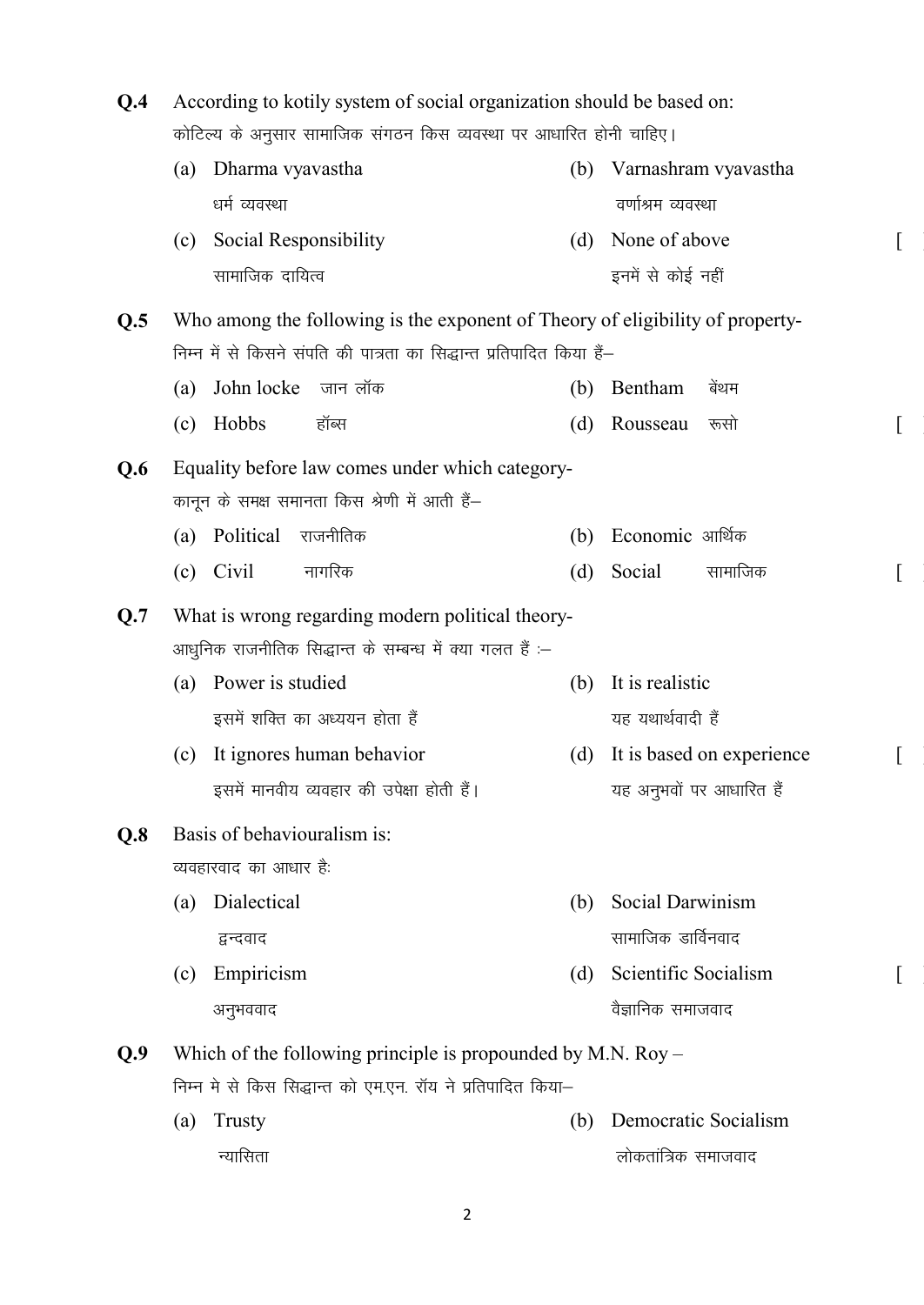|      | (c) | Sarvoday                                                                                      | (d) | New Humanism                                                               |  |
|------|-----|-----------------------------------------------------------------------------------------------|-----|----------------------------------------------------------------------------|--|
|      |     | सर्वोदय                                                                                       |     | नव मानव वाद                                                                |  |
| Q.10 |     | Direct Democracy's important tool is-                                                         |     |                                                                            |  |
|      |     | प्रत्यक्ष लोकतंत्र के महत्वपूर्ण साधनों में से एक हैं–                                        |     |                                                                            |  |
|      |     | (a) Political Party राजनीतिक दल                                                               |     | (b) Voting Right<br>मताधिकार                                               |  |
|      |     | (c) Referendum जनमत संग्रह                                                                    | (d) | Direct Election प्रत्यक्ष निर्वाचन                                         |  |
| Q.11 |     | Who among the following define political party as the 'Iron Law of oligarchy'-                |     |                                                                            |  |
|      |     | किस विद्वान ने राजनीतिक दल को 'अल्पतन्त्र के लौह नियम' के रूप में बताया–                      |     |                                                                            |  |
|      |     | (a) Michels<br>मिशेल्स                                                                        | (b) | Marx<br>माक्से                                                             |  |
|      |     | (c) Gandhi<br>गांधी                                                                           | (d) | David Apter डेविड एप्टर                                                    |  |
| Q.12 |     | Who among the following introduced the input-output analysis in the study of                  |     |                                                                            |  |
|      |     | comparative government and politics:                                                          |     |                                                                            |  |
|      |     | तुलनात्मक शासन और राजनीति के अध्ययन के आगत-निर्गत विश्लेषण का प्रारंभ करने वाला विद्वान हैं – |     |                                                                            |  |
|      |     | (a) H. Laswell<br>एच. लासवेल                                                                  |     | (b) Amond<br>आमंड                                                          |  |
|      |     | (c) David Eston डेविड एस्टोन                                                                  |     | (d) M. Durwarzar एम. दुर्वाजर                                              |  |
| Q.13 |     | According to Herbert Morrison, Bureaucracy is the-                                            |     |                                                                            |  |
|      |     | हरबर्ट मौरिसन के अनुसार नोकरशाही–                                                             |     |                                                                            |  |
|      |     | (a) Price of dictatorship                                                                     | (b) | Price of Parliamentary                                                     |  |
|      |     | तानशाही की कीमत हैं                                                                           |     | Democracy                                                                  |  |
|      |     |                                                                                               |     | संसदीय जनतंत्र की कीमत हैं                                                 |  |
|      | (c) | Price of Monarchy                                                                             | (d) | Price of federalism                                                        |  |
|      |     | राजतन्त्र की कीमत हैं                                                                         |     | संघवाद की कीमत हैं                                                         |  |
| Q.14 |     | Judicial Review is-                                                                           |     |                                                                            |  |
|      |     | न्यायिक पुनरावलोकन हैं–                                                                       |     |                                                                            |  |
|      | (a) | Only in India                                                                                 | (b) | Only in Britain                                                            |  |
|      | (c) | केवल भारत में<br>Only in America<br>केवल अमेरीका में                                          | (d) | केवल ब्रिटेन में<br>Both in India and America<br>भारत और अमेरीका दोनों में |  |
| Q.15 |     | World's most powerful legislature is-                                                         |     |                                                                            |  |
|      |     | विश्व का सर्वाधिक शक्तिशाली विधानमण्डल हैं–                                                   |     |                                                                            |  |
|      | (a) | Indian parliament                                                                             | (b) | British parliament                                                         |  |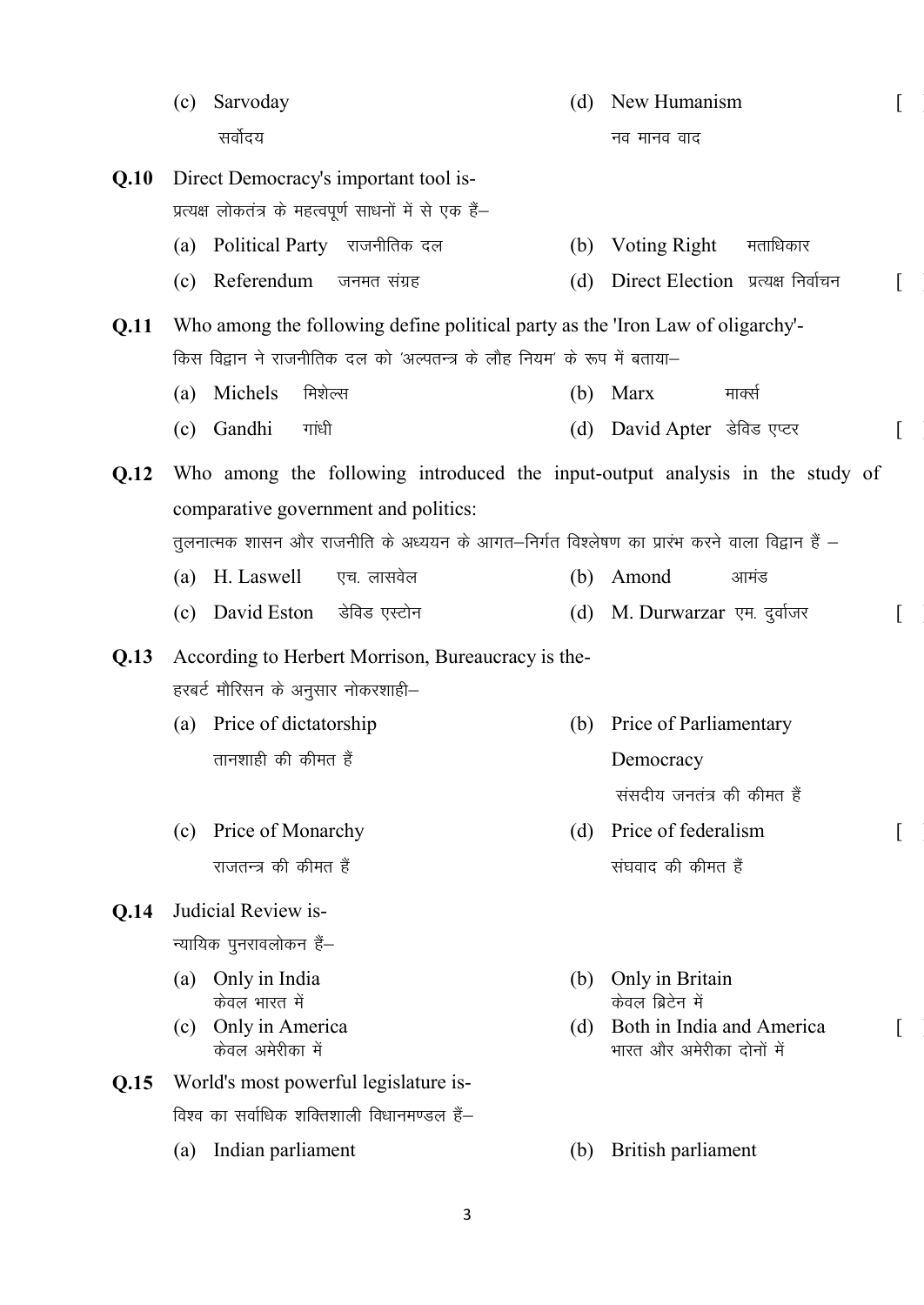|      |                                                                                     | भारतीय संसद                                                                     |     | ब्रिटिश संसद                         |  |  |  |  |
|------|-------------------------------------------------------------------------------------|---------------------------------------------------------------------------------|-----|--------------------------------------|--|--|--|--|
|      | (c)                                                                                 | <b>American Congress</b>                                                        | (d) | <b>Swis Federal Assembly</b>         |  |  |  |  |
|      |                                                                                     | अमेरीकी कांग्रेस                                                                |     | स्विस संघीय सभा                      |  |  |  |  |
| Q.16 |                                                                                     | Which one of the following is an essential pre-requisite for constitutionalism: |     |                                      |  |  |  |  |
|      |                                                                                     | निम्नलिखित में से कौनसी एक संविधानवाद की आवश्यक शर्त हैं–                       |     |                                      |  |  |  |  |
|      | (a)                                                                                 | A written Constitution                                                          | (b) | Power distribution                   |  |  |  |  |
|      |                                                                                     | लिखित संविधान                                                                   |     | शक्ति विभाजन                         |  |  |  |  |
|      | (c)                                                                                 | <b>Fundamental Rights</b>                                                       | (d) | Limited Government                   |  |  |  |  |
|      |                                                                                     | मूल अधिकार                                                                      |     | सीमित सरकार                          |  |  |  |  |
| Q.17 | Which one of the following is not an essential feature of the parliamentary system: |                                                                                 |     |                                      |  |  |  |  |
|      |                                                                                     | निम्न में से कौनसी संसदीय प्रणाली की विशेषता नहीं हैं–                          |     |                                      |  |  |  |  |
|      | (a)                                                                                 | Fixed tenure                                                                    | (b) | Collective responsibility            |  |  |  |  |
|      |                                                                                     | निश्चित कार्यकाल                                                                |     | सामूहिक उत्तरदायित्व                 |  |  |  |  |
|      | (c)                                                                                 | Nominal head of the state                                                       | (d) | Political uniformity                 |  |  |  |  |
|      |                                                                                     | नाममात्र की कार्यपालिका                                                         |     | राजनीतिक सजातीयता                    |  |  |  |  |
| Q.18 |                                                                                     | Constitutional government means:                                                |     |                                      |  |  |  |  |
|      |                                                                                     | संवैधानिक सरकार का अर्थ हैं–                                                    |     |                                      |  |  |  |  |
|      | (a)                                                                                 | Government in accordance with the terms (b)                                     |     | Rule of law                          |  |  |  |  |
|      |                                                                                     | of the constitution                                                             |     | विधि का शासन                         |  |  |  |  |
|      |                                                                                     | संविधान के अनुसार सरकार                                                         |     |                                      |  |  |  |  |
|      | (c)                                                                                 | Civil Rights                                                                    | (d) | All of the Above                     |  |  |  |  |
|      |                                                                                     | नागरिक अधिकार                                                                   |     | उपरोक्त सभी                          |  |  |  |  |
| Q.19 |                                                                                     | In a Presidential Government?                                                   |     |                                      |  |  |  |  |
|      |                                                                                     | अध्यक्षात्मक शासन में:                                                          |     |                                      |  |  |  |  |
|      | (a)                                                                                 | President is responsible to the Legislature                                     | (b) | Cabinet is collectively              |  |  |  |  |
|      |                                                                                     | राष्ट्रपति विधायिका के प्रति उत्तरदायी होता हैं                                 |     | responsible to the Lower House       |  |  |  |  |
|      |                                                                                     |                                                                                 |     | of the Legislature                   |  |  |  |  |
|      |                                                                                     |                                                                                 |     | मंत्रिमण्डल सामूहिक रूप से निम्न सदन |  |  |  |  |
|      |                                                                                     |                                                                                 |     | के प्रति उत्तरदायी होता है।          |  |  |  |  |

 $\overline{\mathfrak{l}}$ 

 $[$ 

 $[$ 

 $\overline{[}$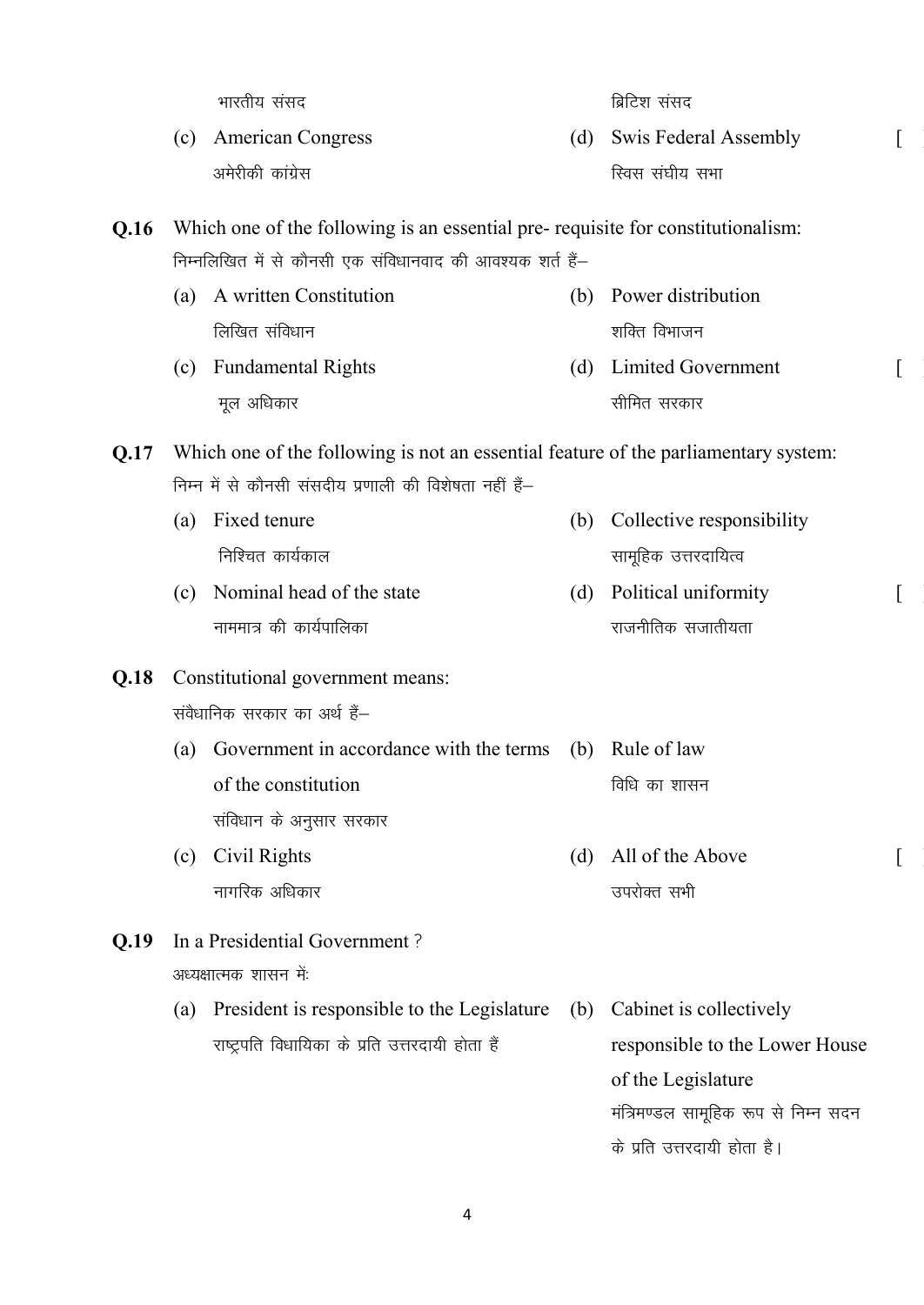|      | (c) | Cabinet is responsible to both Houses of<br>Legislature<br>मंत्रिमंडल विधायिका के दोनों सदनों के प्रति<br>उत्तरदायी होता हैं। |     | (d) President is responsible to the<br>people<br>राष्ट्रपति जनता के प्रति उत्तरदायी होता हैं |  |
|------|-----|-------------------------------------------------------------------------------------------------------------------------------|-----|----------------------------------------------------------------------------------------------|--|
| Q.20 |     | A technique commonly used by the pressure groups in the USA is:                                                               |     |                                                                                              |  |
|      |     | अमेरीका में दबाव समूहों द्वारा सामान्य तौर पर अपनाई जानी वाली तकनीक हैं-                                                      |     |                                                                                              |  |
|      | (a) | <b>Boycott and Picketing</b>                                                                                                  | (b) | Lobbying                                                                                     |  |
|      |     | बहिष्कार और धरना                                                                                                              |     | लोबिंग (पैरवी)                                                                               |  |
|      | (c) | Lawsuits                                                                                                                      | (d) | Peaceful agitations                                                                          |  |
|      |     | मुकदमा                                                                                                                        |     | शांतिपूर्ण आंदोलन                                                                            |  |
| Q.21 |     | Which one among the following is not correct matched:                                                                         |     |                                                                                              |  |
|      |     | निम्न में से कौनसा एक सही सुमेलित नहीं हैं:                                                                                   |     |                                                                                              |  |
|      | (a) | G.V.K. committee-1985                                                                                                         | (b) | Ashok Chanda committee -1978                                                                 |  |
|      |     | जी.वी. के राव समिति–1985                                                                                                      |     | अशोक मेहता समिति–1978                                                                        |  |
|      | (c) | Singhvi committee $-1986$                                                                                                     | (d) | Balwant ray Mehta committee-                                                                 |  |
|      |     | सिंघवी समिति–1986                                                                                                             |     | 1993 बलवन्त राय मेहता समिति–1993                                                             |  |
| Q.22 |     | Which one of the following amendments to the constitution of India sought to curbthe                                          |     |                                                                                              |  |
|      |     | political defection:                                                                                                          |     |                                                                                              |  |
|      |     | किस संविधान संशोधन के द्वारा राजनीतिक दल–बदल को नियंत्रित करने का प्रयास किया गया।                                            |     |                                                                                              |  |
|      |     | (a) $42nd$<br>$42$ वां                                                                                                        |     | (b) $62nd$<br>$62$ वां                                                                       |  |
|      |     |                                                                                                                               |     |                                                                                              |  |
|      |     | (c) $70$ <sup>th</sup><br>$70$ वां                                                                                            |     | (d) $52$ nd $52$ वां                                                                         |  |
| Q.23 |     | Governor can issue ordinance when:                                                                                            |     |                                                                                              |  |
|      |     | राज्यपाल कब अध्यादेश जारी कर सकता हैं:                                                                                        |     |                                                                                              |  |
|      | (a) | Prime minister asks                                                                                                           | (b) | state is under threat of law and                                                             |  |
|      |     | जब प्रधानमन्त्री कहें                                                                                                         |     | order                                                                                        |  |
|      |     |                                                                                                                               |     | जब भी राज्य में कानून और व्यवस्था का                                                         |  |
|      |     |                                                                                                                               |     | संकट हो                                                                                      |  |
|      | (c) | State assembly is not under session and<br>governor is satisfied that such condition<br>are there to act immediately          | (d) | Never<br>कभी नहीं                                                                            |  |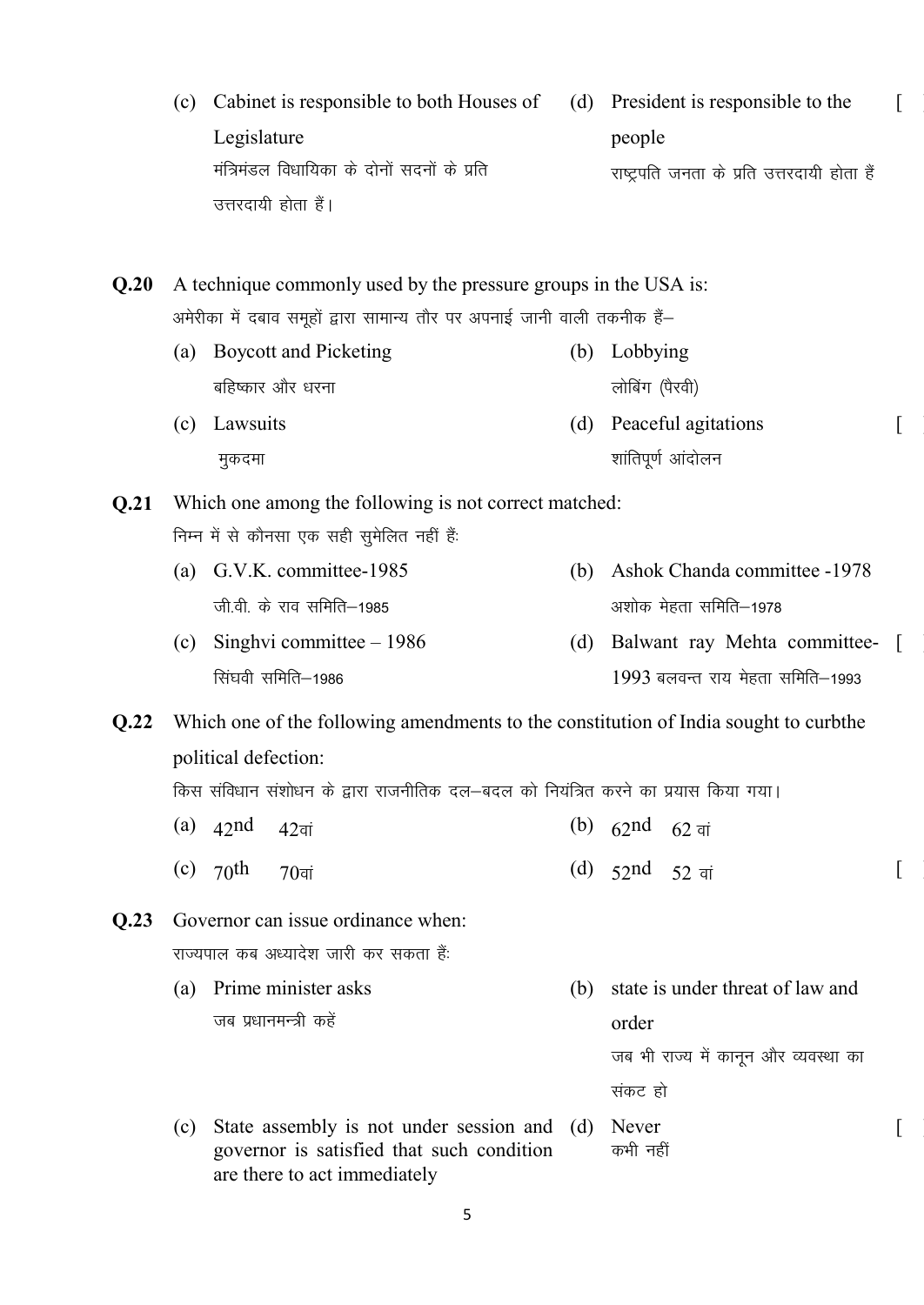जब भी राज्य विधानसभा सत्र मे ना हो और राज्यपाल संतुष्ट हो कि ऐसी परिस्थितियां विद्यमान हैं जिसमें तूरंत कारवाई जरूरी हैं

**Q.24** Who among the following is not appointed by president of India – निम्न में से किसे भारत के राष्ट्रपति के द्वारा नियुक्त नहीं किया जाता हैं – (a) Governor – राज्यपाल – (b) Ambesooder राजदूत (c) Chief Justice सृख्य न्यायाधीश (d) Vice-president उपराष्ट्रपति **Q.25** The tenure of every Panchayat shall be for five years from the date of-प्रत्येक पंचायत का कार्यकाल पांच वर्ष कब से होता हैं– (a) Declaration of the election results चुनाव परिणाम के समय से (b) Its first meeting इसकी पहली बैठक से  $(c)$  Issue of notification for the conduct of  $(d)$  Taking oath of office by the  $[$ elections of the Panchayat पंचायत चुनाव की अधिसूचना जारी होने की तिथि से elected members विजयी उम्मीदवारो द्वारा शपथ लेने की तिथि से **Q.26** What does article 17 of the Constitution Say? संविधान के अनुच्छेद 17 के अनुसार– (a) Untouchability is abolished अस्पृश्यता को समाप्त कर दिया गया (b) The practice of untouchability is forbidden व्यवहार मे अस्पृश्यता की मनाही हैं (c) Practice untouchability is an offence व्यवहार में अस्पृश्यता एक अपराध हैं (d) None of the above उपरोक्त सभी  $\lceil$ **Q.27** Who decides whether a bill is a Money Bill or Not? कौन यह तय करता हैं कि अमुक विधेयक धन विधेयक हैं या नहीं-(a) President राष्ट्रपति (b) Chairmen of Rajya Sabha राज्यसभा का सभापति (c) Speaker of Lok Sabha लोकसभा अध्यक्ष (d) Prime Minister प्रधानमन्त्री  $\lceil$ **Q.28** The Chief Election Commissioner can be removed from his office:

मुख्य चुनाव आयुक्त को उसके पद से हटाया जा सकता हैं-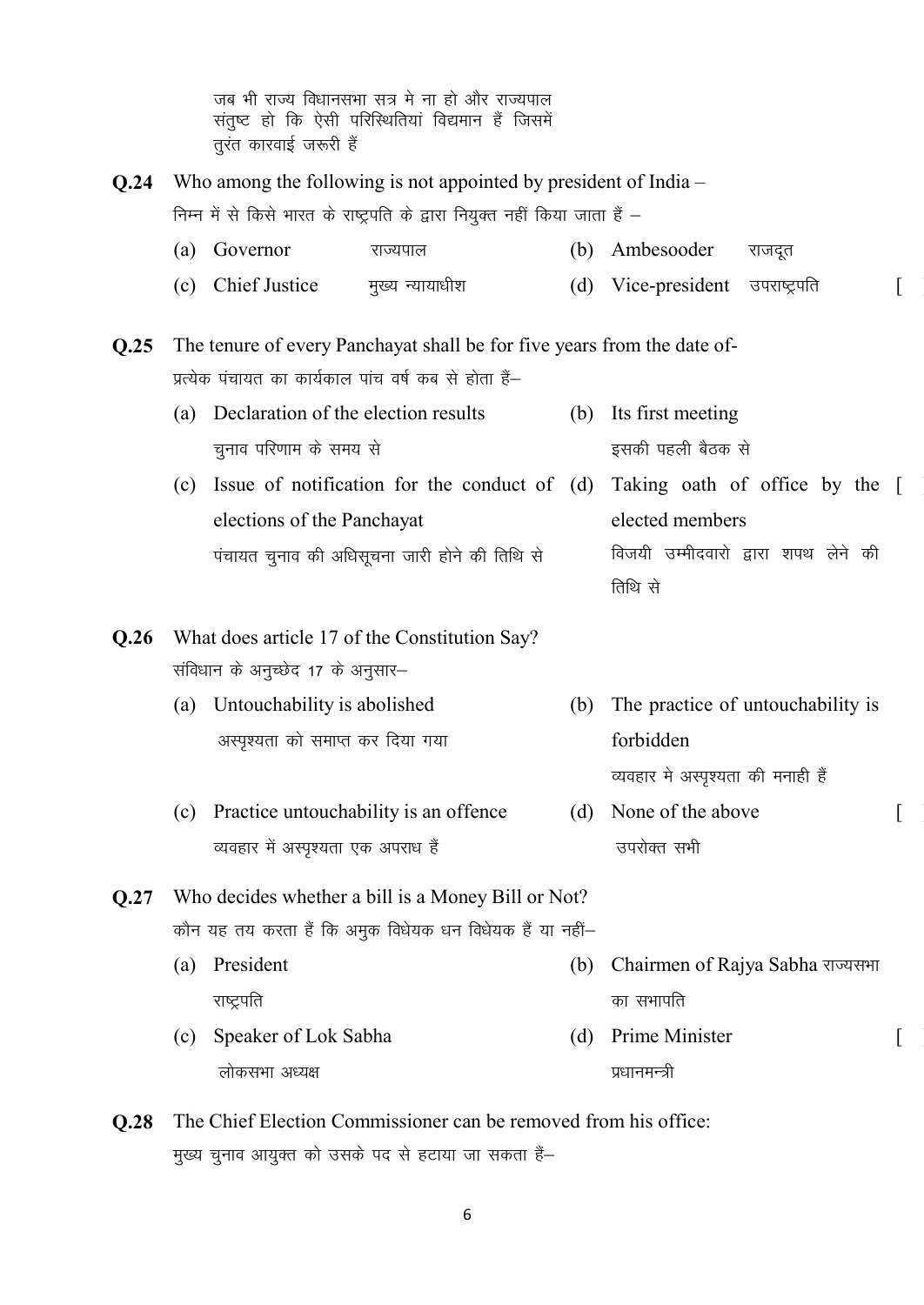(a) By the Chief Justice of the Supreme (b) By the President Court सर्वोच्य न्यायालय के मुख्य न्यायाधीश द्वारा राष्ट्रपति द्वारा

(c) By Cabinet मंत्रिमण्डल द्वारा (d) On the basis of misbehavior by 2/3rd majority of both Houses of Parliament संसद के दो तिहाई बहुमत के द्वारा उसके proved [

गलत आचरण के प्रमाणित होने पर

(b) Chipko Movement

चिपको आंदोलन

तेभागा आंदोलन

(d) Tebhaga Movement

**Q.29** Which among the following is not a peasant movement : निम्न में से कौनसा एक किसान आंदोलन नहीं हैं–

- (a) Telengana Movement तेलंगाना आंदोलन
- (c) Kheda Movement खेडा आंदोलन
- **Q.30** Political equality means –

राजनीतिक समानता का अर्थ हैं-

- (a) Every citizen should be given political education प्रत्येक नागरिक को राजनीतिक शिक्षा दी जानी चाहिए।
- (c) Every citizen should be given right to vote and contest election प्रत्येक नागरिक को मत देने और चनाव लडने का अधिकार देना चाहिए
- (b) Every citizen should be given a chance to work in the government turn by turn प्रत्येक नागरिक को बारी बारी से शासन में काम करने का अवसर देना चाहिए

 $\lceil$ 

 $\lceil$ 

- (d) Every citizen should be a member of any political party प्रत्येक नागरिक को किसी राजनीतिक दल का सदस्य होना चाहिए
- **Q.31** Who rejected the principles of administration as 'Myths' and 'Proverbs'- किसने प्रशासन के सिद्धांतों को 'मिथकों' और 'कहावतों' के रूप में अस्वीकार किया–
	- (a) W.F. Willoughby विलोबी (b) Herbert Simon साइमन
	- (c) Chester Barnard बरनार्ड (d) L.D. White व्हाईट |
- **Q.32** How many principles of organization were propounded by Henry Fayol?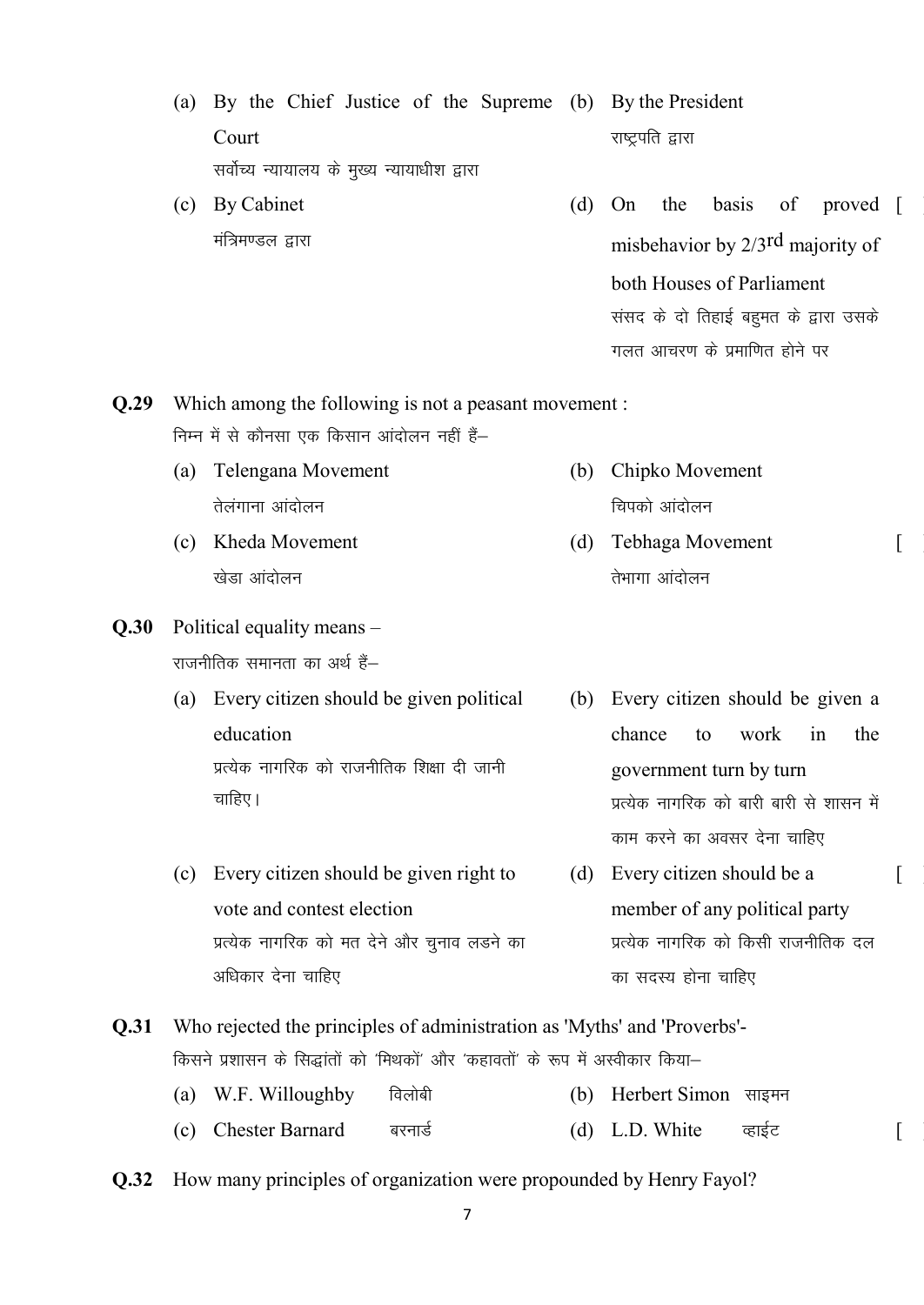|      | हेनरी फेयोल ने संगठन के कितने सिद्धान्त प्रतोपादित किये। |                               |                                                                                                                                                                       |     |                      |                                                                                                |  |
|------|----------------------------------------------------------|-------------------------------|-----------------------------------------------------------------------------------------------------------------------------------------------------------------------|-----|----------------------|------------------------------------------------------------------------------------------------|--|
|      | (a)                                                      | 10                            |                                                                                                                                                                       | (b) | -14                  |                                                                                                |  |
|      | (c)                                                      | 5                             |                                                                                                                                                                       | (d) | 9                    |                                                                                                |  |
| Q.33 |                                                          |                               | The history of evolution of the Public Administration is generally divided into-<br>लोक प्रशासन के विकास के इतिहास को आमतौर पर कितने चरणों में विभाजित किया जाता हैं— |     |                      |                                                                                                |  |
|      | (a)                                                      |                               | Three phases तीन चरणों में                                                                                                                                            | (b) |                      | Four phases चार चरणों में                                                                      |  |
|      | (c)                                                      | Five phases पांच चरणों में    |                                                                                                                                                                       | (d) |                      | Six phases छः चरणों में                                                                        |  |
| Q.34 |                                                          |                               | Bureaucracy in the modern state is the form of:                                                                                                                       |     |                      |                                                                                                |  |
|      |                                                          |                               | आधुनिक राज्य में नोकरशाही निम्न में से किसका रूप हैं—                                                                                                                 |     |                      |                                                                                                |  |
|      | (a)                                                      | Traditional authority         |                                                                                                                                                                       | (b) |                      | Rational-legal authority                                                                       |  |
|      |                                                          | परम्परागत सत्ता               |                                                                                                                                                                       |     | तर्कशील– विविध सत्ता |                                                                                                |  |
|      | (c)                                                      | Charismatic authority         |                                                                                                                                                                       | (d) | Political authority  |                                                                                                |  |
|      |                                                          | करिश्माई सत्ता                |                                                                                                                                                                       |     | राजनीतिक सत्ता       |                                                                                                |  |
| Q.35 |                                                          |                               | "Loot system" in the public service is related to-                                                                                                                    |     |                      |                                                                                                |  |
|      |                                                          |                               | लोकसेवा में भर्ती की लुट प्रणाली का सम्बन्ध किस देश से हैं–                                                                                                           |     |                      |                                                                                                |  |
|      | (a)                                                      | America                       | अमेरीका                                                                                                                                                               | (b) | <b>Britain</b>       | ब्रिटेन                                                                                        |  |
|      | (c)                                                      | France                        | फ्रान्स                                                                                                                                                               | (d) | China                | चीन                                                                                            |  |
| Q.36 |                                                          |                               | "Office Bureaucracy" means-                                                                                                                                           |     |                      |                                                                                                |  |
|      |                                                          | 'दफ्तर नोकरशाही' का अर्थ हैं— |                                                                                                                                                                       |     |                      |                                                                                                |  |
|      | (a)                                                      | Formal organization           |                                                                                                                                                                       | (b) |                      | Informal organization                                                                          |  |
|      |                                                          | औपचारिक संगठन                 |                                                                                                                                                                       |     | अनौपचारिक संगठन      |                                                                                                |  |
|      | (c)                                                      | Training                      |                                                                                                                                                                       | (d) | Promotion            |                                                                                                |  |
|      |                                                          | प्रशिक्षण                     |                                                                                                                                                                       |     | पदोन्नति             |                                                                                                |  |
| Q.37 |                                                          |                               |                                                                                                                                                                       |     |                      | The institution of 'Ombudsman' was first introduced in ओम्बुड्समैन संस्था की स्थापना सर्वप्रथम |  |
|      |                                                          | किस देश में हुई—              |                                                                                                                                                                       |     |                      |                                                                                                |  |
|      | (a)                                                      |                               | Swiden-1809 स्वीडन-1809                                                                                                                                               | (b) |                      | Finland-1920 फिनलेंड-1920                                                                      |  |
|      | (c)                                                      | India $-2013$ भारत- 2013      |                                                                                                                                                                       | (d) |                      | $Japan - 1940$ जापान-1940                                                                      |  |

**Q.38** Which pair is not correct –

8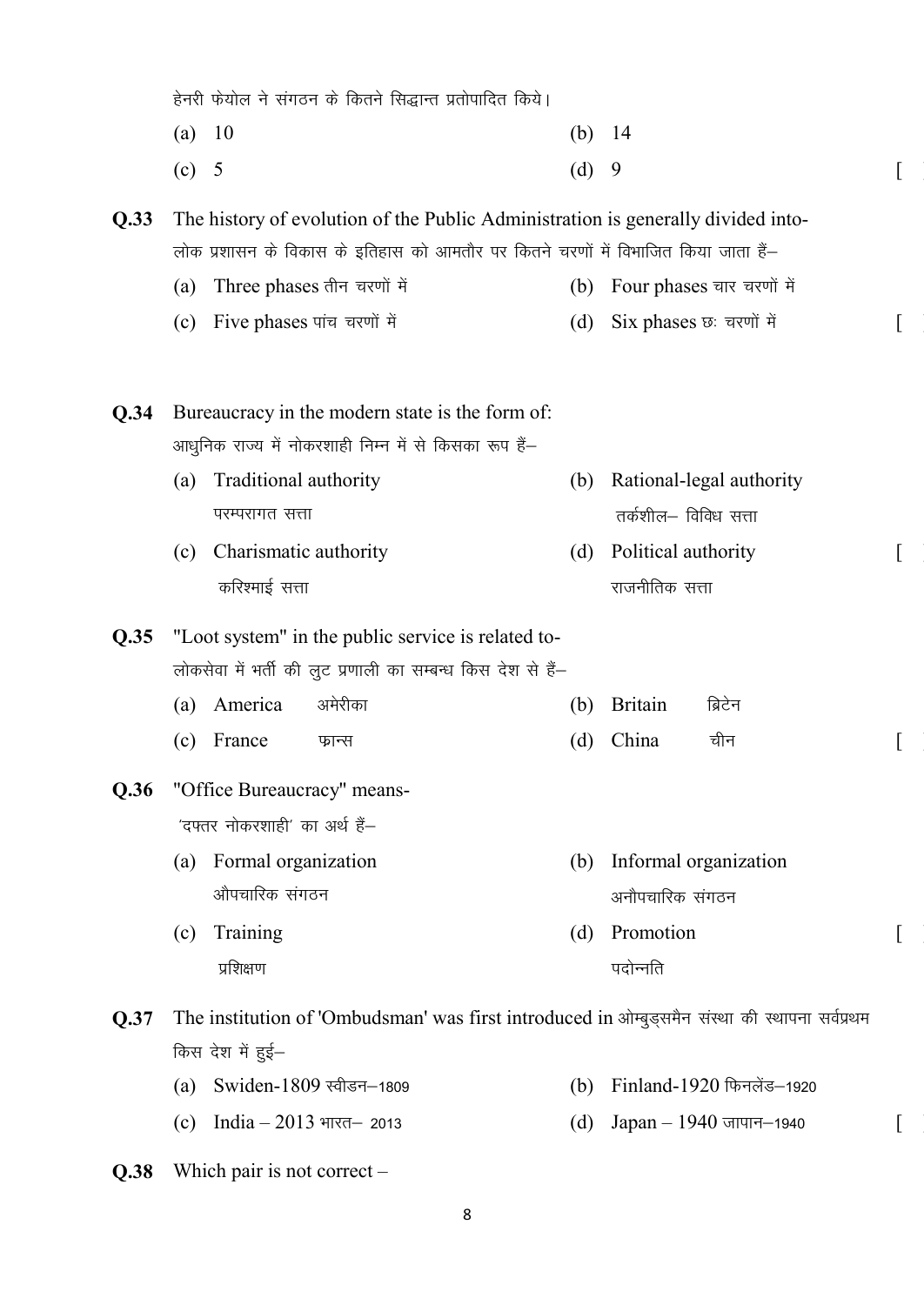कौनसा युग्म गलत हैं-

- (a) Introduction to the study of Public Administration- L.D.. White इंट्रोडक्शन टू दि स्टडी ऑफ पब्लिक एडमिनिस्ट्रेशन – एल.डी. व्हाईट
- (c) Administrative Behavior- simon एडमिनिस्ट्रेटिव बिहेवियर - साइमन
- (b) Principle of Public Administration- W.Wilobi प्रिंसिपल ऑफ पब्लिक एडमिनिस्ट्रेशन– डब्ल्यू विलोबी
- (d) Public Administration in a time of turbulence- urvick पब्लिक एडमिनिस्ट्रेशन इन ए टाइम ऑफ टरबुलेंस– उर्विक

 $\lceil$ 

 $\lceil$ 

 $\lceil$ 

**Q.39** Central vigilance commission was established on recommendation of which committee किस समिति के सुझावों को ध्यान में रखकर भारत में केन्द्रीय सतर्कता आयोग की स्थापना हुई–

- (a) Santhanam Committee संथानम समिति (b) Vajpayi Committee वाजयपेयी समिति
- (c) Ayanger Committee आयंगर समिति (d) Ashok Mehta Committee अशोक मेहता समिति

## **Q.40** Which of the following is not an All India Service निम्न में से कौनसी एक अखिल भारतीय सेवा नहीं हैं-

- (a) Indian Foreign Service भारतीय विदेशी सेवा (b) Indian Administrative Service भारतीय प्रशासनिक सेवा
- (c) Indian Forest Service भारतीय वन सेवा (d) Indian Police Service भारतीय पुलिस सेवा

#### **Q.41** Match list-I to list- II

| List-I                                 | List-II          |
|----------------------------------------|------------------|
| J. Decision Making                     | 1. Martin Shubik |
| K. Game Theory                         | 2. John Burton   |
| L. System Theory                       | 3. Murton Kaplan |
| M. Realistic Theory                    | 4. Morgentho     |
| सूची- I को सूची- II से सूमेलित कीजिये- |                  |
| J. निर्णय निर्माण                      | 1. मार्टिन शूबिक |
| $K$ . खेल सिद्धान्त                    | 2. जोन बर्टन     |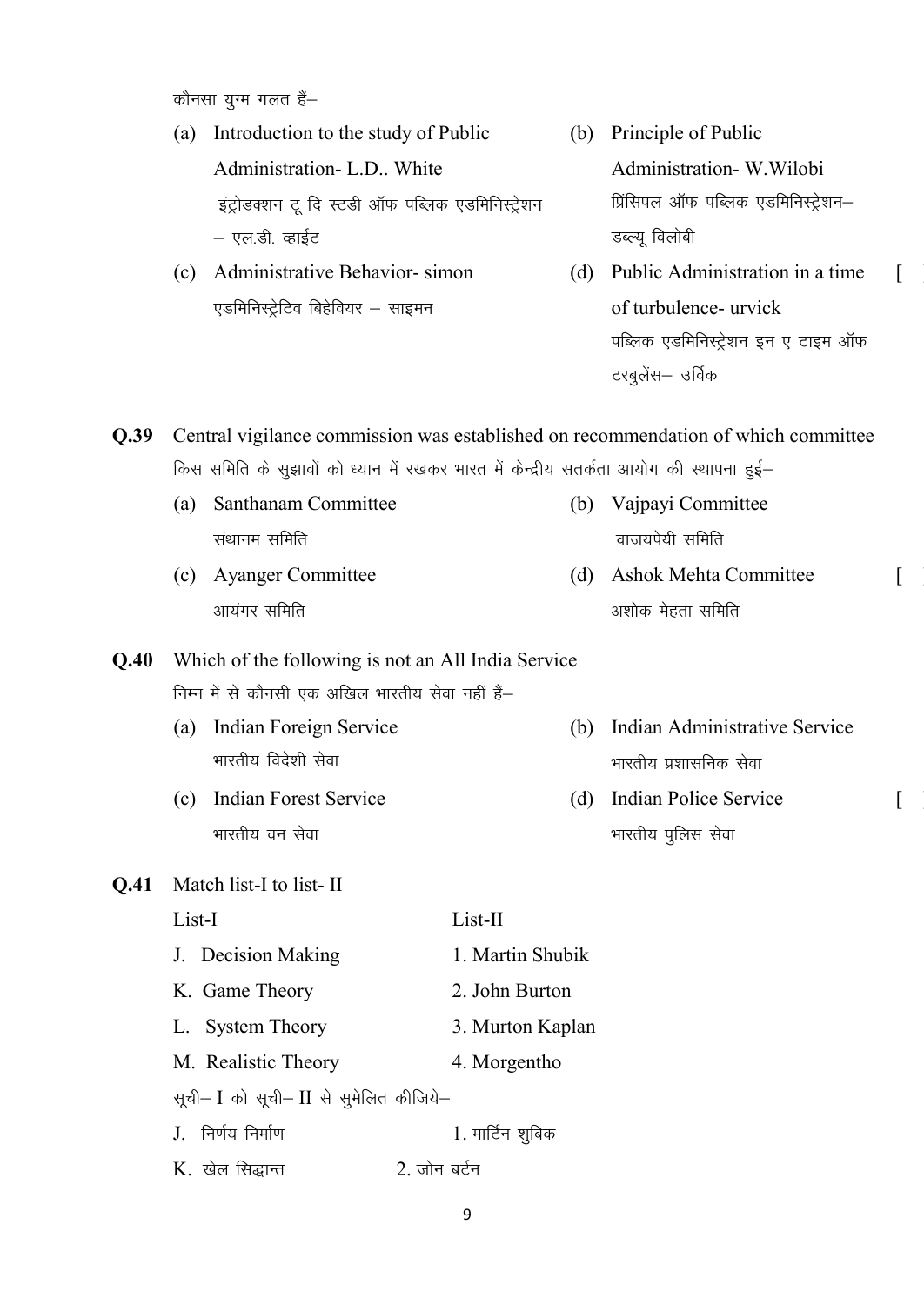|      |     | L. व्यवस्था सिद्धान्त                    | 3. मौर्टन कैप्लान                                                                                                     |     |                                    |                                       |  |
|------|-----|------------------------------------------|-----------------------------------------------------------------------------------------------------------------------|-----|------------------------------------|---------------------------------------|--|
|      |     | M. यथार्थवादी सिद्धान्त                  | 4. मोर्गेथो                                                                                                           |     |                                    |                                       |  |
|      |     | (a) $J-1$ K-2 L-3 M-4                    |                                                                                                                       |     | (b) $J-2 K-1 L-3 M-4$              |                                       |  |
|      |     | (c) $J-2 K-1 L-4 M-3$                    |                                                                                                                       | (d) | J-1 K-2 L-4 M-3                    |                                       |  |
| Q.42 |     |                                          | Main element of national power is: राष्ट्रीय शक्ति का प्रमुख तत्व हैं-                                                |     |                                    |                                       |  |
|      |     | (a) Population                           | जनसंख्या                                                                                                              | (b) | Geography                          | भूगोल                                 |  |
|      | (c) | Ideology                                 | विचारधारा                                                                                                             | (d) | Above all                          | उपरोक्त सभी                           |  |
|      |     |                                          |                                                                                                                       |     |                                    |                                       |  |
|      |     |                                          |                                                                                                                       |     |                                    |                                       |  |
| Q.43 |     |                                          | Main Demand of developing countries is:                                                                               |     |                                    |                                       |  |
|      |     |                                          | विकासशील तीसरी दुनिया के देशो की प्रमुख मांग हैं –                                                                    |     |                                    |                                       |  |
|      | (a) | New World order                          |                                                                                                                       | (b) |                                    | New International Economical          |  |
|      |     | नई विश्व व्यवस्था                        |                                                                                                                       |     |                                    | order नई अंतर्राष्ट्रीय अर्थ व्यवस्था |  |
|      | (c) |                                          | New international political order नई                                                                                  | (d) |                                    | New international security order      |  |
|      |     | अंतर्राष्ट्रीय राजनीतिक व्यवस्था         |                                                                                                                       |     | नई अंतर्राष्ट्रीय सुरक्षा व्यवस्था |                                       |  |
| Q.44 |     |                                          | Which of the following pair is wrong?                                                                                 |     |                                    |                                       |  |
|      |     | निम्न में से कौनसा युग्म गलत हैं–        |                                                                                                                       |     |                                    |                                       |  |
|      | (a) |                                          | Tashkand Agreement - 10 January 1966                                                                                  | (b) |                                    | First nuclear test-18 May 1974        |  |
|      |     | ताशकंद समझौता - 10 जनवरी 1966            |                                                                                                                       |     |                                    | पहला परमाणु परीक्षण - 18 मई 1974      |  |
|      |     |                                          |                                                                                                                       |     |                                    |                                       |  |
|      | (c) |                                          | Shimla Agreement $-3$ January 1972                                                                                    | (d) |                                    | Panchsheel Agreement - 29             |  |
|      |     | शिमला समझौता – 3 जनवरी 1972              |                                                                                                                       |     | April 1954                         |                                       |  |
|      |     |                                          |                                                                                                                       |     |                                    | पंचशील समझौता – 29 अप्रेल 1954        |  |
|      |     |                                          |                                                                                                                       |     |                                    |                                       |  |
| Q.45 |     |                                          | Who among the following is the pioneer of the theory of neo-realism-<br>निम्न मे से कौन नव–यथार्थवाद का अग्रदूत हैं – |     |                                    |                                       |  |
|      |     | (a) Waltz                                | वाल्त्ज                                                                                                               | (b) | B. Buzan बी. बुजन                  |                                       |  |
|      | (c) | Morgenthau                               | मौर्गेथो                                                                                                              | (d) | Laski                              | लास्की                                |  |
|      |     |                                          |                                                                                                                       |     |                                    |                                       |  |
| Q.46 |     | राजनीतिक व्यवस्था का आगत कार्य नहीं हैं- | Which of the following is not an input function of political system: निम्न में से कौनसा एक                            |     |                                    |                                       |  |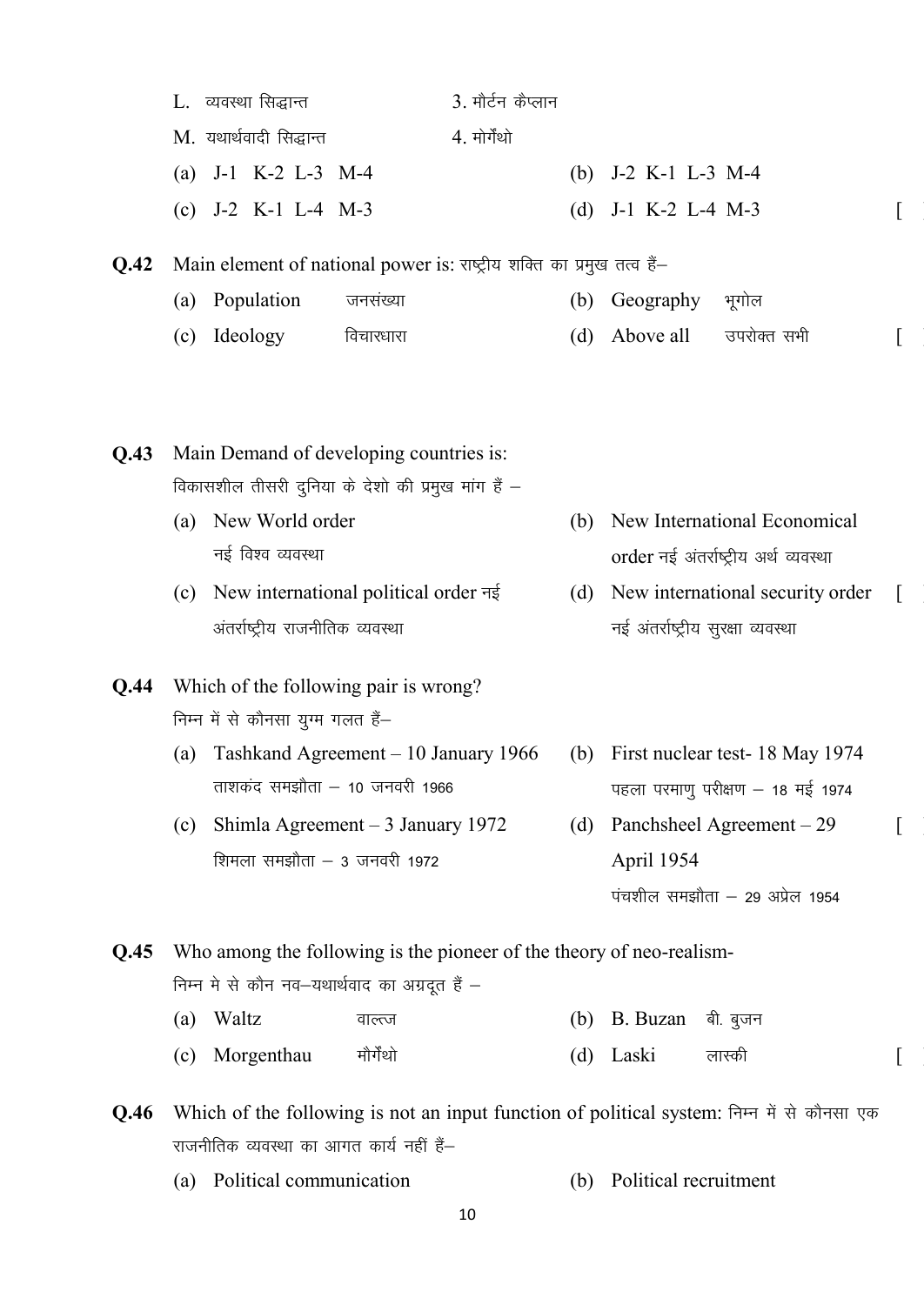jktuhfrd l apkj jktuhfrd HkrhZ

सुन त्जु

 $\lceil$ 

 $\left[ \right]$ 

 $\lceil$ 

(c) Interest articulation हित समुहिकरण (d) Rule adjudication नियम

**Q.47** The dependency theory emphasize on which aspect of impearlism-निर्भरता सिद्धान्त साम्राज्यवाद के कौनसे पहलू पर जोर देता हैं-

- (a) Economic आर्थिक (b) Political राजनीतिक
- (c) Cultural lkaLd `frd (d) Strategic lkefjd [ ]

**Q.48** Which two states led the non aligned movement during the cold war standing apart from the America- soviet rivalry? निम्न में से किन दो राज्यों ने शीट युद्ध के दौरान अमेरीकी– सोवियत प्रतिस्पर्द्धा के बाद भी गुट निरपेक्षता का

नेतृत्व किया—

हाब्स

(a) India-Egypt भारत–मिश्र (b) Japan-China जापान–चीन (c) India-Japan भारत–जापान (d) Egypt-China मिस्त्र $-$ चीन

**Q.49** Which among the followings would not be considered as realist-निम्न में से किसे यथार्थवादी नहीं कह सकते–

> (a) Woodrow Wilson वूडरो विल्सन (b) Meachiavelli मेकियावली (c) Hobbs (d) Sun tzu

**Q.50** Which of the following is not a main organs of the United Nations – निम्न में से कौनसा एक संयुक्त राष्ट्र संघ का मुख्य अंग नहीं हैं-

- (a) General Assembly महासभा (b) Security Council सुरक्षा परिषद
- (c) Economic and social council (d) UNESCO [

11